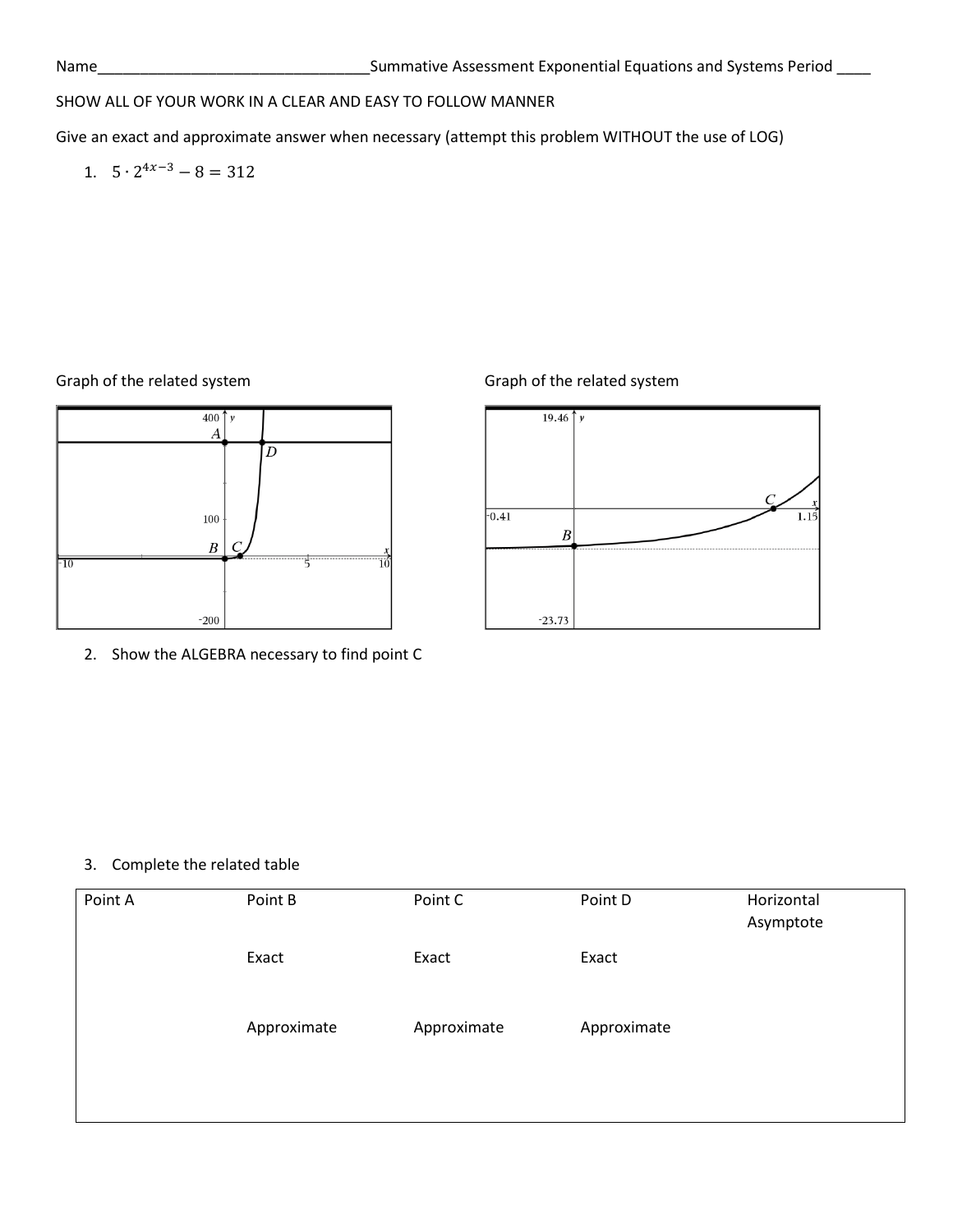4. 
$$
-2 \cdot 3^{-2x+1} - 1 = -17
$$

### Graph of the related system Graph of the related system





#### 5. Complete the related table

| Point A | Point B     | Point C     | Horizontal Asymptote |
|---------|-------------|-------------|----------------------|
|         | Exact       | Exact       |                      |
|         |             |             |                      |
|         | Approximate | Approximate |                      |
|         |             |             |                      |
|         |             |             |                      |
|         |             |             |                      |

Extra Credit 1: Give an example of how you intend to keep your mind active over the summer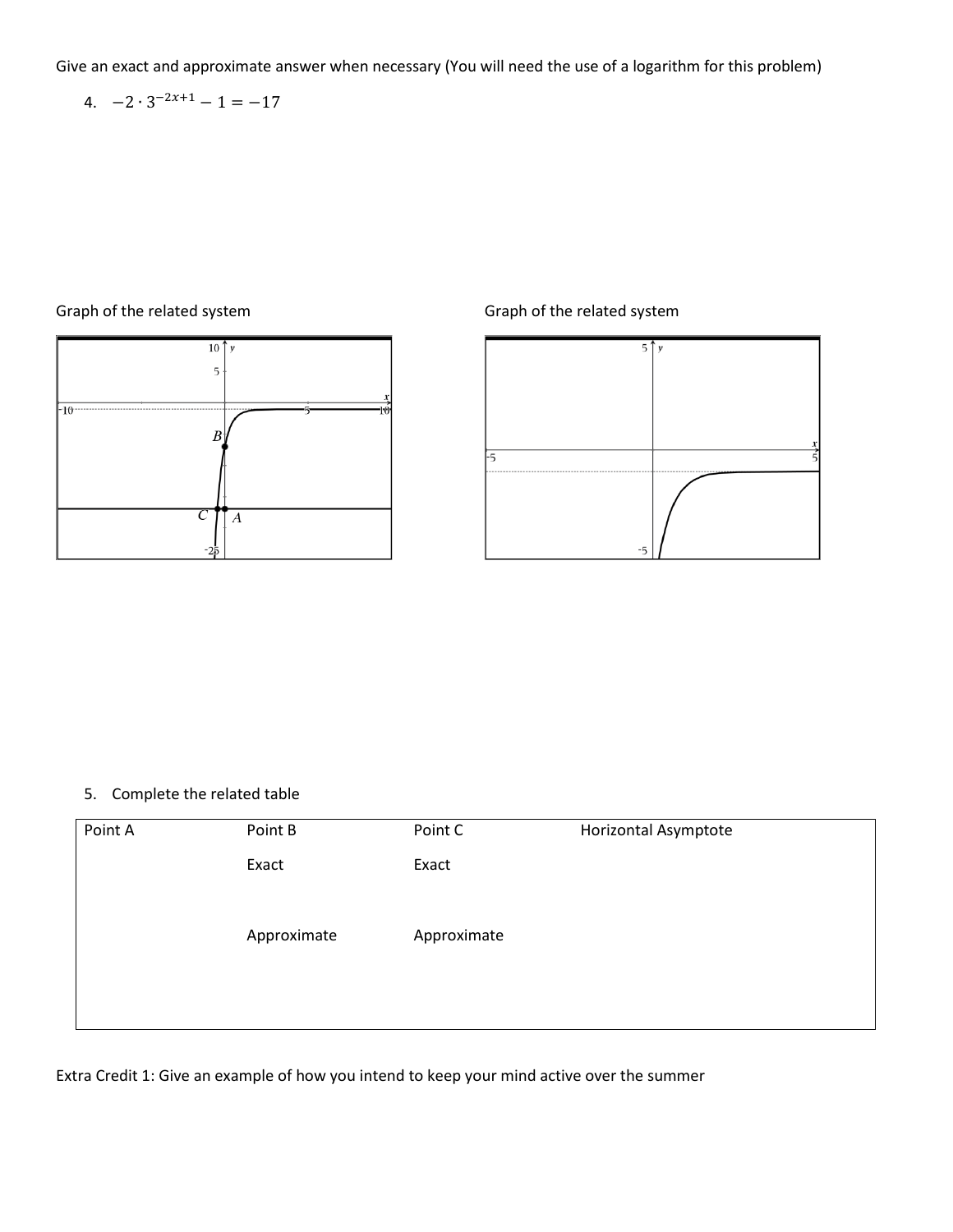6. 
$$
4 \cdot 10^{-x+1} = 20
$$

### Graph of the related system



# 7. Complete the related table

| Horizontal Asymptote | Point C     | Point B     | Point A |
|----------------------|-------------|-------------|---------|
|                      | Exact       | Exact       |         |
|                      |             |             |         |
|                      | Approximate | Approximate |         |
|                      |             |             |         |
|                      |             |             |         |
|                      |             |             |         |

Extra Credit #2: Which better describes your next step in mathematics and why? Exciting Scary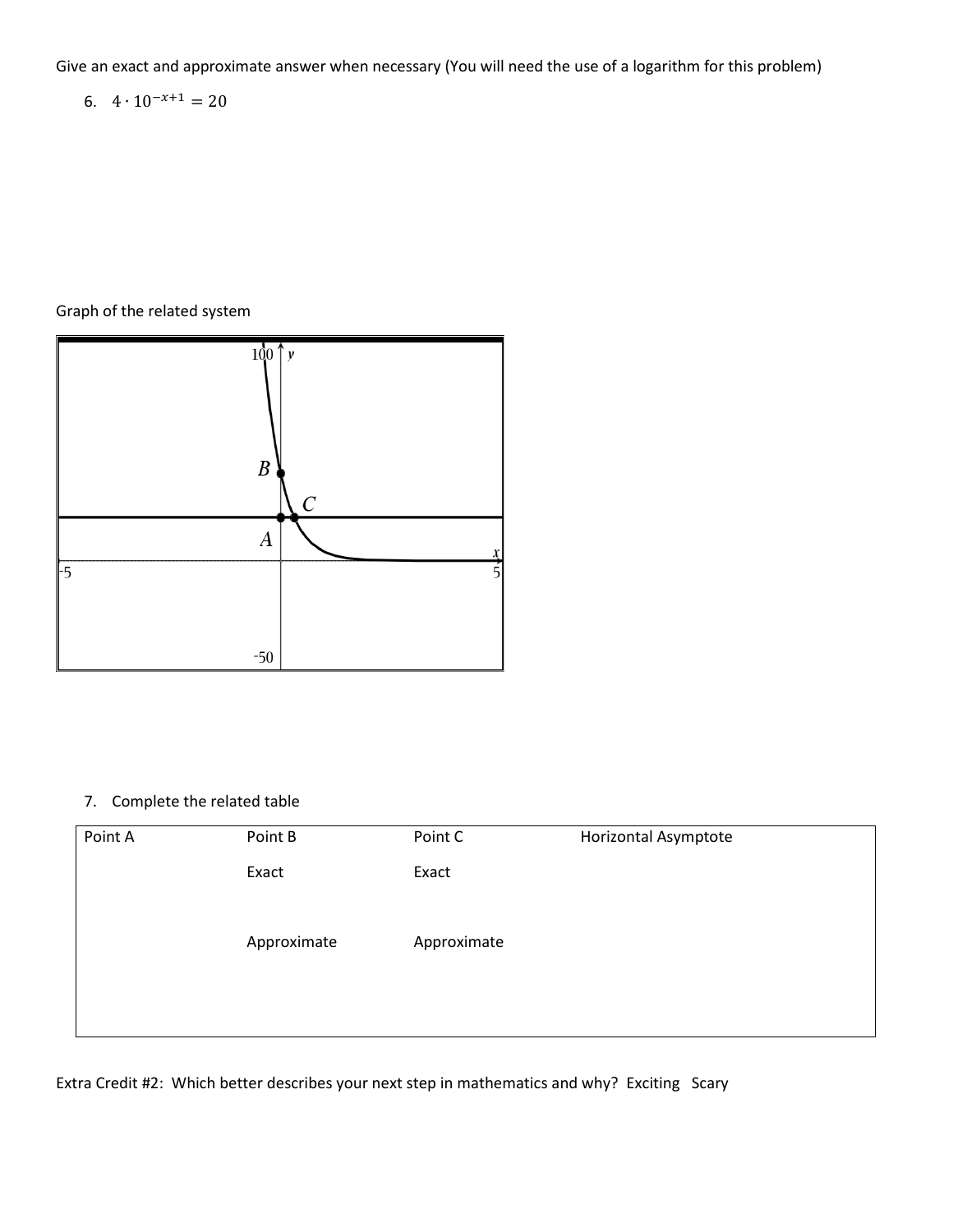8. 
$$
\frac{1}{2} \cdot e^{2x-6} + 5 = 25
$$

## Graph of the related system



# 9. Complete the related table

| Point A | Point B     | Point C     | Horizontal Asymptote |
|---------|-------------|-------------|----------------------|
|         | Exact       | Exact       |                      |
|         |             |             |                      |
|         | Approximate | Approximate |                      |
|         |             |             |                      |
|         |             |             |                      |
|         |             |             |                      |

Extra Credit #3 If you could thank only one teacher for what they have done for you this year, what would it be for?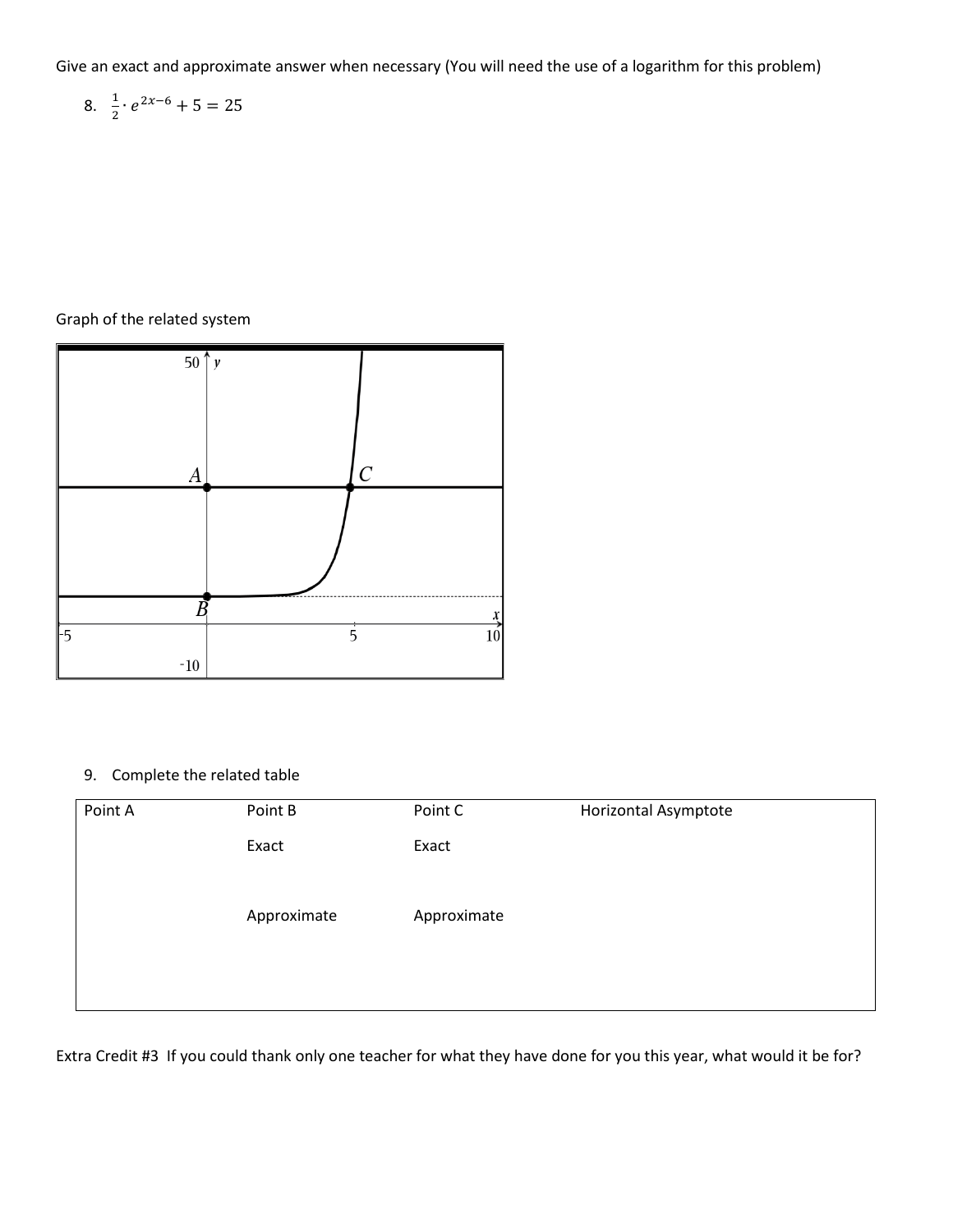## SHOW ALL OF YOUR WORK IN A CLEAR AND EASY TO FOLLOW MANNER

Give an exact and approximate answer when necessary (attempt this problem WITHOUT the use of LOG)

1.  $11 \cdot 3^{5x-2} - 7 = 92$ 



2. Show the ALGEBRA necessary to find point C

Graph of the related system Graph of the related system



#### 3. Complete the related table

| Point A | Point B     | Point C     | Point D     | Horizontal<br>Asymptote |
|---------|-------------|-------------|-------------|-------------------------|
|         | Exact       | Exact       | Exact       |                         |
|         | Approximate | Approximate | Approximate |                         |
|         |             |             |             |                         |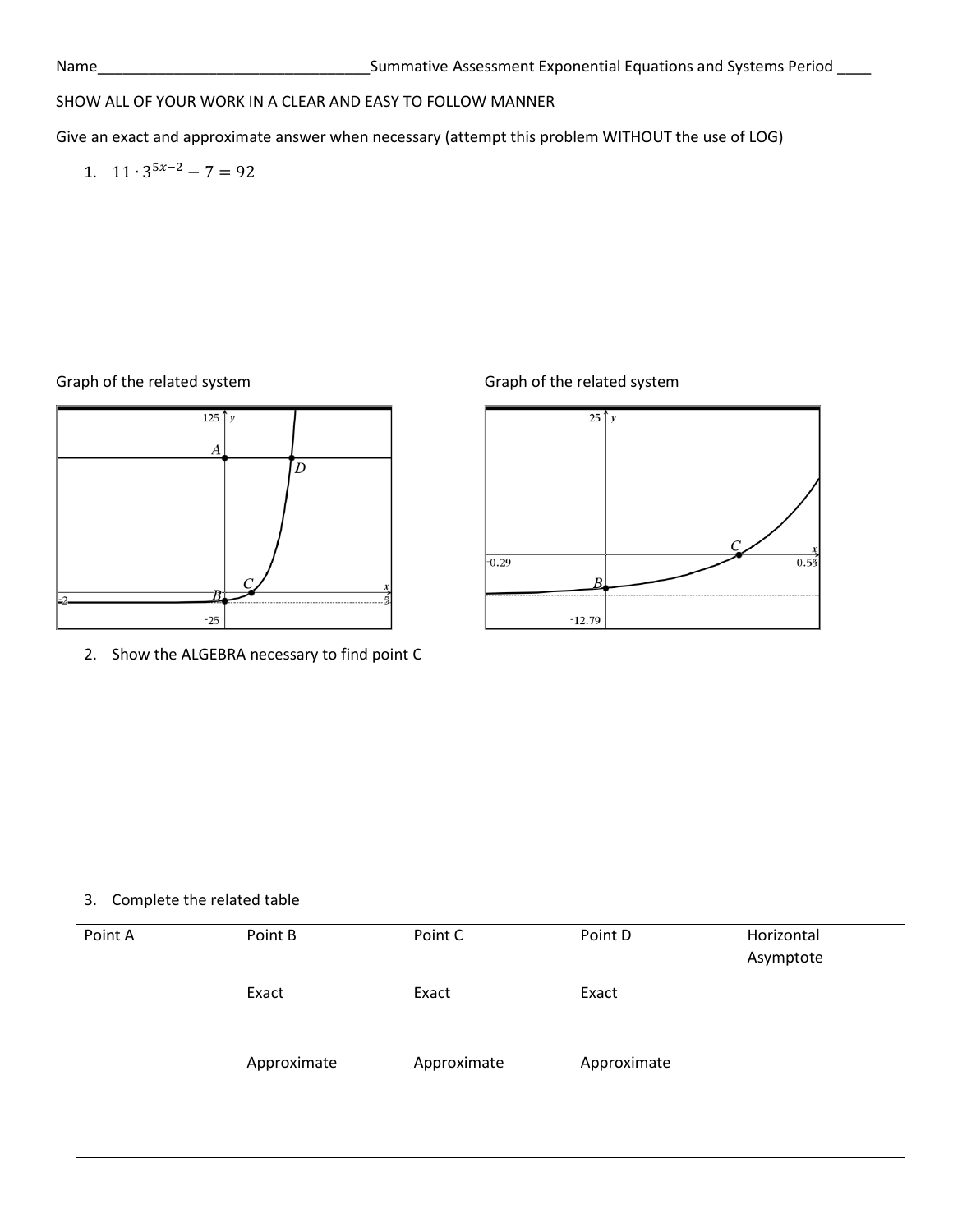4. 
$$
-3 \cdot 4^{-5x+1} - 2 = -8
$$

### Graph of the related system Graph of the related system





#### 5. Complete the related table

| Point A | Point B     | Point C     | Horizontal Asymptote |
|---------|-------------|-------------|----------------------|
|         | Exact       | Exact       |                      |
|         |             |             |                      |
|         | Approximate | Approximate |                      |
|         |             |             |                      |
|         |             |             |                      |
|         |             |             |                      |

Extra Credit 1: Give an example of how you intend to keep your mind active over the summer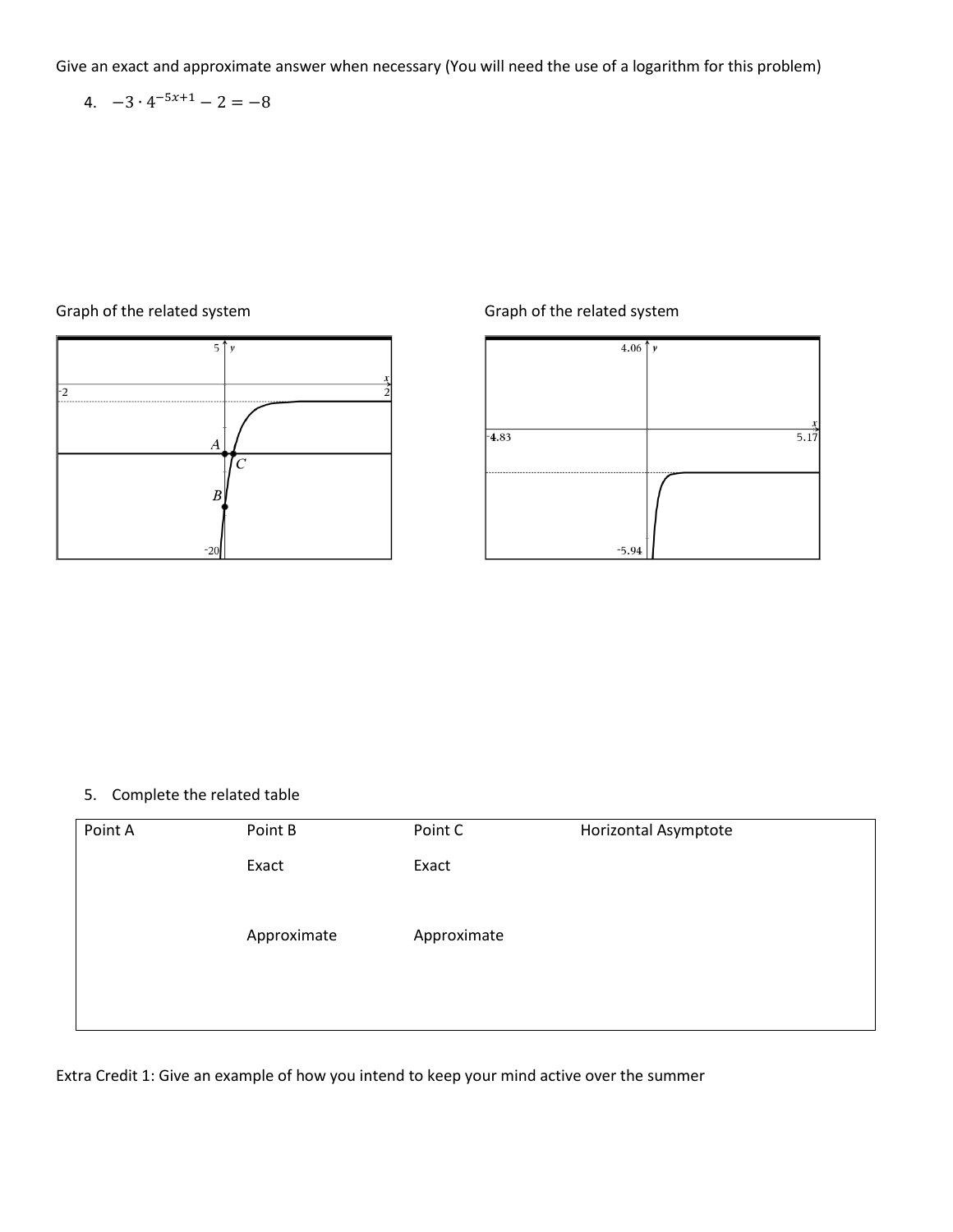6.  $5 \cdot 10^{-x+1} = 75$ 

# Graph of the related system



### 7. Complete the related table

| Horizontal Asymptote | Point C     | Point B     | Point A |
|----------------------|-------------|-------------|---------|
|                      | Exact       | Exact       |         |
|                      |             |             |         |
|                      | Approximate | Approximate |         |
|                      |             |             |         |
|                      |             |             |         |
|                      |             |             |         |

Extra Credit #2: Which better describes your next step in mathematics and why? Exciting Scary